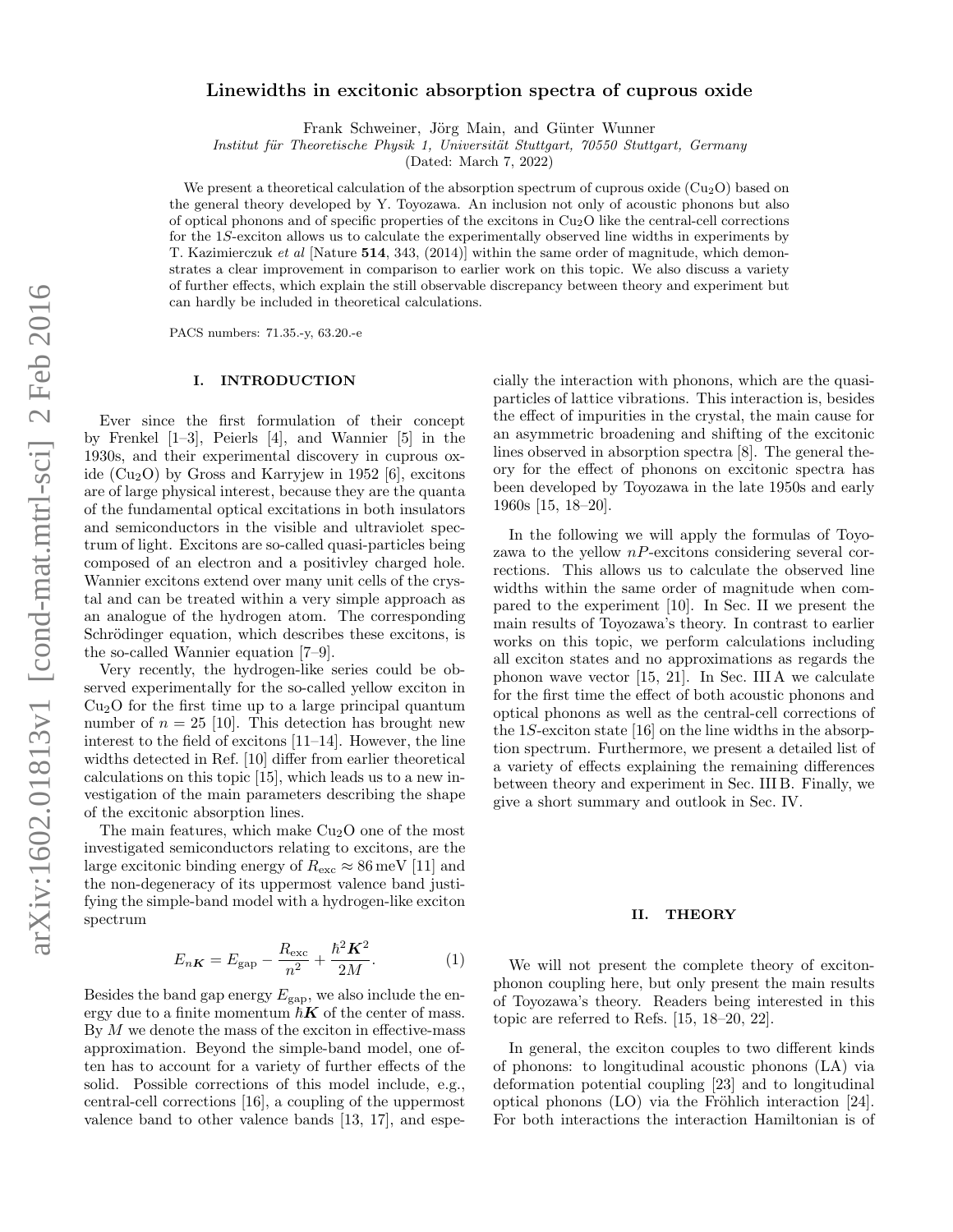the same form in second quantization

$$
H_{\text{exc-ph}} = i \sum_{\mathbf{q}} \sum_{\nu \nu' \mathbf{K}} \lambda_s (\mathbf{q}, \nu \nu')
$$
  
 
$$
\times (a_s (\mathbf{q}) - a_s^{\dagger} (-\mathbf{q})) B_{\nu \mathbf{K}}^{\dagger} B_{\nu' \mathbf{K} - \mathbf{q}}.
$$
 (2)

By  $a_s^{(\dagger)}(q)$  we denote the operators annihilating (creating) a phonon in the mode  $s\mathbf{q}$ . The operators  $B_{\nu\boldsymbol{K}}^{(\dagger)}$  annihilate (create) excitons with momentum  $\hbar K$  in the state  $|\nu\rangle = |nlm\rangle$ . Since we make use of the simple hydrogenlike model, we treat the quantum numbers  $n, l$  and  $m$  as known from atomic physics as good quantum numbers; although this is generally not the case due to the cubic symmetry of the solid [11, 13]. We will discuss this problem in Sec. III B. The coupling matrix elements are given by

$$
\lambda_{\text{LA}}\left(\boldsymbol{q},\,\nu\nu'\right) = f_{\text{LA}}\left(q\right)\left[D_{\text{e}}q_{\text{e}}\left(\boldsymbol{q},\,\nu\nu'\right) - D_{\text{h}}q_{\text{h}}\left(\boldsymbol{q},\,\nu\nu'\right)\right] \tag{3a}
$$

with

$$
f_{\rm LA}(q) = \sqrt{\frac{\hbar}{2c_{\rm LA}\rho V}}q^{\frac{1}{2}}
$$
 (3b)

for LA phonons with the dispersion  $\omega_{\text{LA}}(q) = c_{\text{LA}}q$  including the velocity of sound  $c_{\text{LA}}$  and by

$$
\lambda_{\text{LO}}\left(\boldsymbol{q},\,\nu\nu'\right) = f_{\text{LO}}\left(q\right)\left[q_{\text{e}}\left(\boldsymbol{q},\,\nu\nu'\right) - q_{\text{h}}\left(\boldsymbol{q},\,\nu\nu'\right)\right] \tag{4a}
$$

with

$$
f_{\rm LO}(q) = \sqrt{\frac{\hbar e^2 \omega_{\rm LO}}{2V \varepsilon_0} \left(\frac{1}{\varepsilon_{\rm b}} - \frac{1}{\varepsilon_s}\right)} \frac{1}{q} \tag{4b}
$$

for LO phonons with the dispersion  $\omega_{LO}(q) = \text{const.}$ These matrix elements include the mass density  $\rho$  and volume  $V$  of the solid, the deformation coupling potentials  $D_{e/h}$  of conduction band and valence band, the dielectric constants above  $(\varepsilon_{\rm b})$  and below  $(\varepsilon_{\rm s})$  the optical resonance as well as the effective charges as defined by Toyozawa [18]:

$$
q_{\rm e} ( \bm{q} , \, \nu \nu') \; = \; \int {\rm d} \bm{r} \, \psi_{\nu}^* \left( \bm{r} \right) \psi_{\nu'} \left( \bm{r} \right) e^{i \frac{m_{\rm h}}{M} \bm{q} \bm{r}} , \quad \ \ \text{(5a)}
$$

$$
q_{\rm h}(\boldsymbol{q},\,\nu\nu')\;=\;\int\mathrm{d}\boldsymbol{r}\,\psi_{\nu}^*\left(\boldsymbol{r}\right)\psi_{\nu'}\left(\boldsymbol{r}\right)e^{-i\frac{m_{\rm e}}{M}\boldsymbol{q}\boldsymbol{r}}.\quad\left(5\mathrm{b}\right)
$$

By  $m_{e/h}$  we denote the effective masses of electron and hole.

The interaction with phonons leads to peaks of asymmetric Loretzian shape in the absorption spectrum. The absorption coefficient depending on the frequency of light is given by [15, 18]

$$
\alpha(\omega) = \sum_{\nu} \frac{\alpha_0}{\omega} \tilde{F}_{\nu}(\omega) \frac{\hbar \tilde{\Gamma}_{\nu 0}(\omega) + 2\tilde{A}_{\nu}(\omega) \left[\hbar \omega - \tilde{E}_{\nu 0}(\omega)\right]}{\left[\hbar \omega - \tilde{E}_{\nu 0}(\omega)\right]^2 + \left[\hbar \tilde{\Gamma}_{\nu 0}(\omega)\right]^2}
$$
(6)

with the energy shift

$$
\tilde{\Delta}_{\nu\mathbf{0}}\left(\omega\right) = \tilde{E}_{\nu\mathbf{0}}\left(\omega\right) - E_{\nu\mathbf{0}} = \Delta_{\nu\nu\mathbf{0}}\left(\omega\right) + \sum_{\nu' \neq \nu} \frac{\left|\Delta_{\nu\nu'\mathbf{0}}\left(\omega\right)\right|^2 - \left|\Gamma_{\nu\nu'\mathbf{0}}\left(\omega\right)\right|^2}{E_{\nu\mathbf{0}} - E_{\nu'\mathbf{0}}},\tag{7}
$$

the line broadening

$$
\tilde{\Gamma}_{\nu\mathbf{0}}\left(\omega\right) = \Gamma_{\nu\nu\mathbf{0}}\left(\omega\right) + \sum_{\nu' \neq \nu} 2 \operatorname{Re}\left(\frac{\Delta_{\nu\nu'\mathbf{0}}\left(\omega\right)\Gamma_{\nu'\nu\mathbf{0}}\left(\omega\right)}{E_{\nu\mathbf{0}} - E_{\nu'\mathbf{0}}}\right),\tag{8}
$$

the scaling of the constant amplitude  $\alpha_0$ 

$$
\tilde{F}_{\nu}(\omega) = |M_{\nu g}|^{2} + \sum_{\nu' \neq \nu} 2 \operatorname{Re} \left( \frac{M_{\nu g}^{*} \Delta_{\nu \nu' 0}(\omega) M_{\nu' g}}{E_{\nu 0} - E_{\nu' 0}} \right) \n+ \sum_{\nu' \neq \nu} \sum_{\nu'' \neq \nu} 2 \operatorname{Re} \left( \frac{M_{\nu g}^{*} (\Delta_{\nu \nu'' 0}(\omega) \Delta_{\nu'' \nu' 0}(\omega) - \Gamma_{\nu \nu'' 0}(\omega) \Gamma_{\nu'' \nu' 0}(\omega)) M_{\nu' g}}{(E_{\nu 0} - E_{\nu' 0}) (E_{\nu 0} - E_{\nu'' 0})} \right) \n+ \sum_{\nu' \neq \nu} \sum_{\nu'' \neq \nu} \operatorname{Re} \left( \frac{M_{\nu' g}^{*} (\Delta_{\nu' \nu 0}(\omega) \Delta_{\nu \nu'' 0}(\omega) - \Gamma_{\nu' \nu 0}(\omega) \Gamma_{\nu \nu'' 0}(\omega)) M_{\nu'' g}}{(E_{\nu 0} - E_{\nu' 0}) (E_{\nu 0} - E_{\nu'' 0})} \right),
$$
\n(9)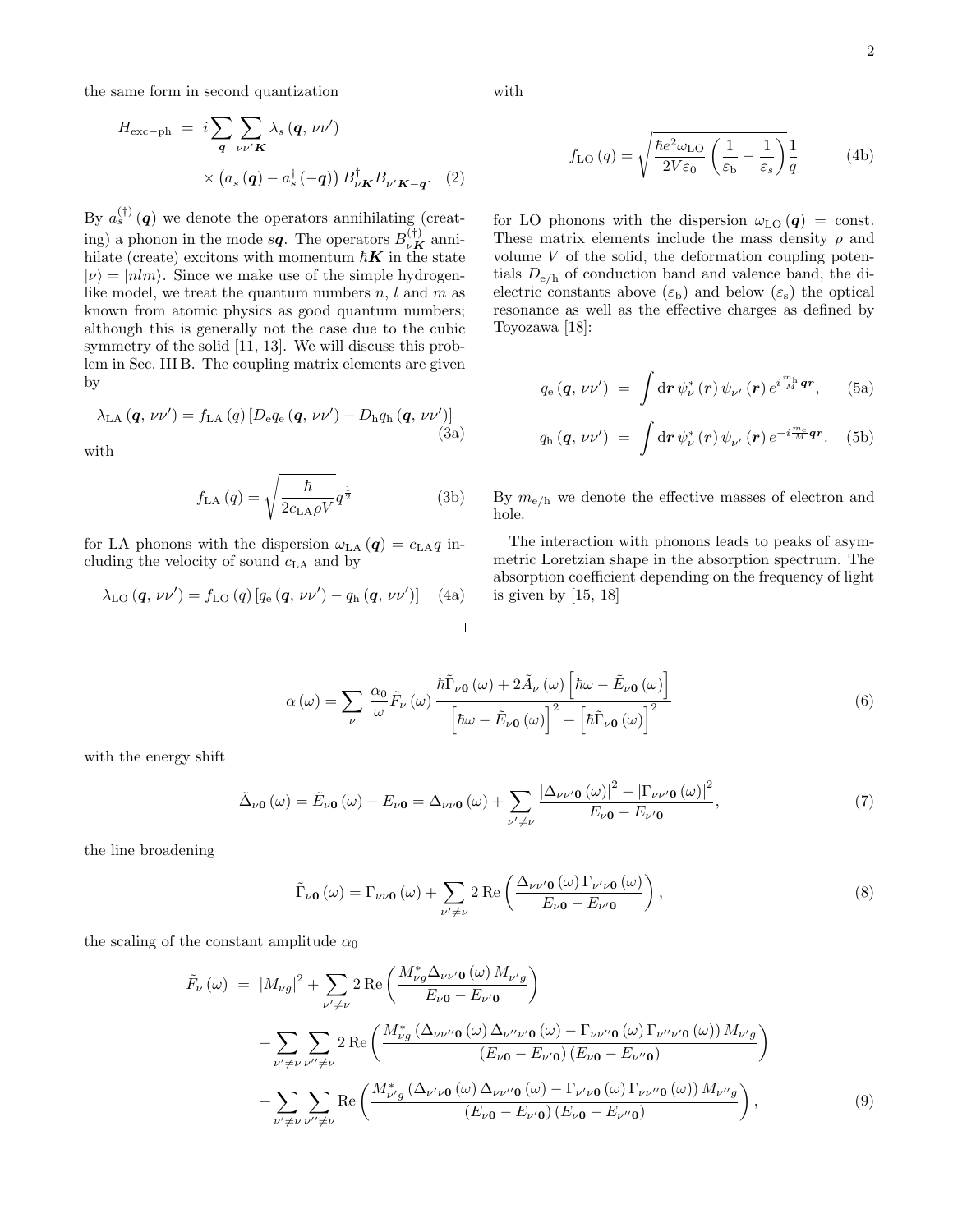and the asymmetry  $\tilde{A}_{\nu}(\omega)$ , which can be calculated from

$$
\tilde{A}_{\nu}(\omega)\tilde{F}_{\nu}(\omega) = \sum_{\nu' \neq \nu} \text{Re}\left(\frac{M_{\nu g}^{*}\Gamma_{\nu\nu'0}(\omega)M_{\nu'g}}{E_{\nu 0} - E_{\nu'0}}\right) \n+ \sum_{\nu' \neq \nu} \sum_{\nu'' \neq \nu} 2 \text{Re}\left(\frac{M_{\nu g}^{*}(\Delta_{\nu\nu''0}(\omega)\Gamma_{\nu''\nu'0}(\omega) + \Gamma_{\nu\nu''0}(\omega)\Delta_{\nu''\nu'0}(\omega))M_{\nu'g}}{(E_{\nu 0} - E_{\nu'0})(E_{\nu 0} - E_{\nu''0})} \right) \n+ \sum_{\nu' \neq \nu} \sum_{\nu'' \neq \nu} \text{Re}\left(\frac{M_{\nu'g}^{*}(\Delta_{\nu'\nu0}(\omega)\Gamma_{\nu\nu''0}(\omega) - \Gamma_{\nu'\nu0}(\omega)\Delta_{\nu\nu''0}(\omega))M_{\nu''g}}{(E_{\nu 0} - E_{\nu'0})(E_{\nu 0} - E_{\nu''0})}\right).
$$
\n(10)

The quantity  $M_{\nu g}$  denotes the transition matrix element between the ground state  $|0\rangle$  of the solid and the exciton state  $|\nu\rangle$  with  $K = 0$  due to the electron-photon interaction. In cuprous oxide the transition is parity-forbidden, which results in [8]

$$
M_{\nu g} = c \frac{n^2 - 1}{n^5} \delta_{l,1} \delta_{m,0}.
$$
\n(11)

Since in both equations (9) and (10)  $M_{\nu g}$  appears quadratically, the asymmetry  $\tilde{A}_{\nu}(\omega)$  will be independent of the proportionality constant c. The main difficulty in the implementation of the formulas given above is the calculation of the quantities [15, 18]

$$
\Gamma_{\nu_2\nu_1\mathbf{0}}(\omega) = \sum_{s\mathbf{q}} \sum_{\nu_3} \frac{\pi}{\hbar} \lambda_s^* \left(\mathbf{q}, \nu_3\nu_2\right) \lambda_s \left(\mathbf{q}, \nu_3\nu_1\right) \times \left[ \left(n_s\left(\mathbf{q}, T\right) + 1\right) \delta\left(E_{\nu_3\mathbf{q}} + \hbar\omega_s\left(\mathbf{q}\right) - \hbar\omega\right) + n_s\left(\mathbf{q}, T\right) \delta\left(E_{\nu_3\mathbf{q}} - \hbar\omega_s\left(\mathbf{q}\right) - \hbar\omega\right) \right],
$$
\n(12)

and

$$
\Delta_{\nu_2\nu_1\mathbf{0}}(\omega) = \sum_{s\mathbf{q}} \sum_{\nu_3} \lambda_s^* (\mathbf{q}, \nu_3\nu_2) \lambda_s (\mathbf{q}, \nu_3\nu_1)
$$
  
 
$$
\times \left[ (n_s(\mathbf{q}, T) + 1) \mathcal{P} \left( \frac{1}{\hbar\omega - E_{\nu_3\mathbf{q}} - \hbar\omega_s(\mathbf{q})} \right) + n_s(\mathbf{q}, T) \mathcal{P} \left( \frac{1}{\hbar\omega - E_{\nu_3\mathbf{q}} + \hbar\omega_s(\mathbf{q})} \right) \right].
$$
 (13)

The symbol  $P$  denotes the principal value. We can write

$$
\mathcal{P}\left(\frac{1}{x}\right) = \mathcal{P}\int dE \frac{1}{E} \delta(E - x) \lim_{\epsilon \to 0^{+}} \left( \int_{-\infty}^{-\epsilon} dE \frac{1}{E} \delta(E - x) + \int_{\epsilon}^{\infty} dE \frac{1}{E} \delta(E - x) \right).
$$
 (14)

The average thermal occupation of phononic states at a temperature  $T$  is given by [22]

$$
n_s(\mathbf{q}, T) = \frac{1}{e^{\hbar \omega_s(\mathbf{q})/k_\text{B}T} - 1}.
$$
 (15)

The evaluation of  $\Gamma_{\nu_2\nu_1\mathbf{0}}(\omega)$  and  $\Delta_{\nu_2\nu_1\mathbf{0}}(\omega)$  as well as their application to  $Cu<sub>2</sub>O$  are presented in the Appendix.

#### III. RESULTS AND DISCUSSION

## A. Contributions to the line widths

In the following we will discuss the different contributions to the line widths  $\tilde{\Gamma}_{\nu 0}(\omega)$  in Eq. (8) for Cu<sub>2</sub>O at the very low temperature of  $T = 1.2 \text{ K } [10]$ . The relevant material parameters are listed in Table I. Although the unit cell of  $Cu<sub>2</sub>O$  comprises 6 atoms, which amounts in 15 optical phonon modes, there are only two LO-phonon modes with  $\Gamma_4^-$ -symmetry contributing to the Fröhlich interaction [16].

For our discussion we will especially consider the line parameters of the 2P-exciton since it has always been wondered which effects lead to the large broadening of this line [18, 28–30]. We discuss the contributions to these parameters in several steps.

Step 1: We start with the most simple case, in which we neglect the optical phonons, set the frequency  $\omega$  to  $E_{\nu 0}/\hbar$  and neglect the so-called intrabandcontributions [18], i.e., we only include those parts of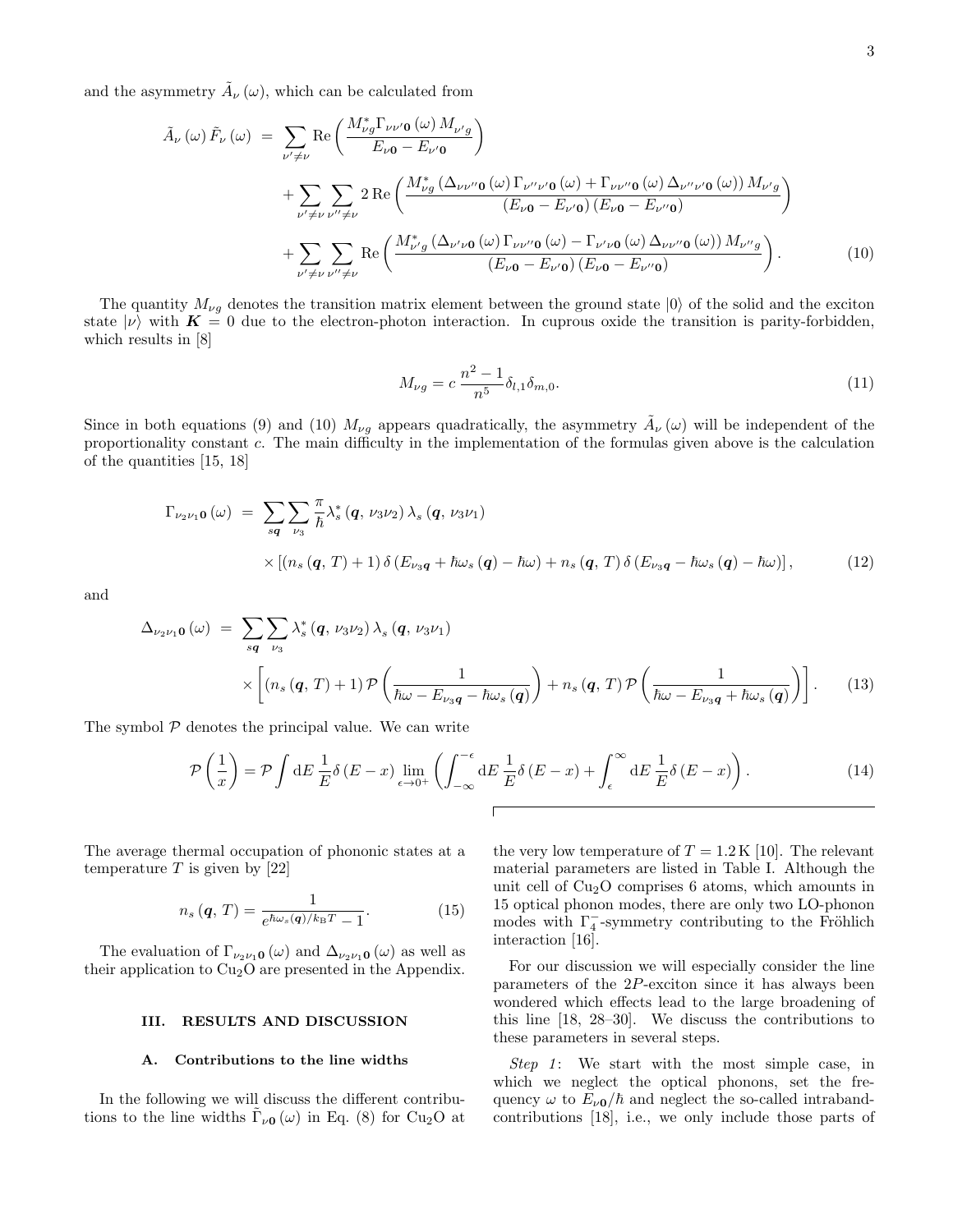TABLE I: Material parameters of  $Cu<sub>2</sub>O$  used in our calculations.  $m_0$  denotes the free electron mass. All values are taken from Ref. [25] unless otherwise stated.

| Parameter                             | Value                                                          |
|---------------------------------------|----------------------------------------------------------------|
| Lattice constant                      | $a = 4.27 \times 10^{-10}$ m                                   |
| Mass density                          | $\rho = 6.09 \frac{\text{g}}{\text{cm}^3}$                     |
| Band gap energy                       | $E_{\rm g}=2.17\,\rm eV$                                       |
| Effective masses [26]                 | $m_e = 0.99m_0$                                                |
|                                       | $m_{\rm h} = 0.58 m_{\rm o}$                                   |
| Dielectric constants                  | $\varepsilon_{s1} = 7.5$ , $\varepsilon_{b1} = 7.11$           |
|                                       | $\varepsilon_{s2} = 7.11$ , $\varepsilon_{b2} = 6.46$          |
| Sound wave velocity                   | $c_{\text{LA}} = 4.5405 \times 10^3 \frac{\text{m}}{\text{s}}$ |
| Energy of $\Gamma_4$ -LO phonons [16] | $\hbar\omega_{\text{LO},1} = 18.7 \,\text{meV}$                |
|                                       | $\hbar\omega_{\text{LO},2}=87\,\text{meV}$                     |
| Deformation potentials [27]           | $D_e = 2.4 \,\text{eV}$                                        |
|                                       | $D_{\rm h} = 2.2 \,\text{eV}$                                  |
| Rydberg energy [11]                   | $R_{\rm exc} = 86 \,\mathrm{meV}$                              |

Eqs. (7)-(10), which do not contain sums over  $\nu'$ . The approximation of setting  $\omega \approx E_{\nu 0}/\hbar$  is justified since  $\tilde{\Gamma}_{\nu 0}(\omega)$  is a slowly varying function with  $\omega$  [15, 28]. The formula (12) includes a sum over all excitonic states. In order to calculate the quantity  $\Gamma_{\nu_2\nu_1\mathbf{0}}(\omega)$  within reasonable time, we have to restrict the infinite sum to a finite one via

$$
\sum_{\nu_3} \rightarrow \sum_{n_3=1}^{n_{\text{max}}} \sum_{l_3=0}^{n_3-1} \sum_{m_3=-l_3}^{l_3} \tag{16}
$$

with  $n_{\text{max}} \leq 7$ . As it has also been done by Toyozawa [18], one may at first include only states having the same principal quantum number as the one considered. This means for the 2P-exciton that the sum reads

$$
\sum_{\nu_3} \to \sum_{n_3=2}^2 \sum_{l_3=0}^1 \sum_{m_3=-l_3}^{l_3} . \tag{17}
$$

This yields very small values for the line width and the energy shift

$$
\tilde{\Gamma}_{210\,0}\,(E_{210\,0}/\hbar)\,\,\approx\,\,1.70\times10^{-9}\,\mathrm{eV},\qquad(18\mathrm{a})
$$

$$
\tilde{\Delta}_{210 \, \mathbf{0}} \left( E_{210 \, \mathbf{0}} / \hbar \right) \; \approx \; -9.72 \times 10^{-6} \, \text{eV}.
$$
 (18b)

Step 2: An obviously better approach is to evaluate the complete sum (16) with different  $n_{\text{max}}$  and extrapolate the values obtained for  $\tilde{\Gamma}_{2100}$  and  $\tilde{\Delta}_{2100}$  to the final value for  $n_{\text{max}} \to \infty$ . To this aim we fit a function of the form  $f(n_{\text{max}}) = a/n_{\text{max}}^2 + b$  to our values. We depict this procedure in Fig. 1. This approach yields

$$
\tilde{\Gamma}_{210\,0}\,(E_{210\,0}/\hbar)\,\,\approx\,\,9.87\times10^{-7}\,\mathrm{eV},\qquad(19a)
$$

$$
\tilde{\Delta}_{210 \, \mathbf{0}} \left( E_{210 \, \mathbf{0}} / \hbar \right) \approx -2.32 \times 10^{-5} \, \text{eV}.
$$
 (19b)



FIG. 1: (Color online) In order to evaluate the quantities  $\Gamma_{\nu_2\nu_1\mathbf{0}}(\omega)$  and  $\Delta_{\nu_2\nu_1\mathbf{0}}(\omega)$ , one has to cut the infinite sums over  $\nu$  in the formulas at a finite value  $n_{\text{max}}$  of the principal quantum number  $n$  (cf. Eq. (16)). Here we show the values obtained for  $\tilde{\Delta}_{210}$  in dependence on  $n_{\text{max}}$  for *Step 2*. The final value  $\tilde{\Delta}_{210 \text{ o}} = -2.32 \times 10^{-5} \text{ eV}$  (dashed line) is then calculated from an extrapolation. We used  $f(n_{\text{max}}) = a/n_{\text{max}}^2 + b$ as a fitting function for  $n_{\text{max}} \geq 3$  (solid line).

This already shows that the 1S-exciton state has a large influence on the line width of the 2P-state.

 $Step 3$ : At very low temperatures only few LA phonons are thermally excited. We therefore expect the optical phonons to increase the line width considerably; especially since the energy of one of these phonons  $(\hbar\omega_{LO, 1} = 18.7 \,\text{meV})$  is of the same magnitude as the energetic difference between two exciton states  $(E_{2100} - E_{4100} \approx 17.25 \,\text{meV})$ . Including optical phonons, we obtain

$$
\tilde{\Gamma}_{210 \, \mathbf{0}} \left( E_{210 \, \mathbf{0}} / \hbar \right) \approx 3.45 \times 10^{-5} \, \text{eV}, \quad (20a)
$$

$$
\tilde{\Delta}_{210 \, \mathbf{0}} \left( E_{210 \, \mathbf{0}} / \hbar \right) \approx -8.39 \times 10^{-3} \, \text{eV}.
$$
 (20b)

Step  $\varphi$ : Up to now we have assumed that the line width  $\tilde{\Gamma}_{210\,0}(\omega)$  is a slowly varying function of the frequency of light. For this reason we have set  $\omega \approx E_{\nu 0}/\hbar$ . In the literature it has been discussed that it is necessary to account for the frequency dependence in order to describe the asymmetry of the lines correctly [28]. On the other hand, Toyozawa already stated in Ref. [15] that the line shape would not be of asymmetric Lorentzian shape if  $\tilde{\Gamma}_{210\,0}(\omega)$  varied strongly with  $\omega$ . We see that the energy shift  $\tilde{\Delta}_{2100}$  is several meV large. Since the absorption peak is centered around  $\tilde{E}_{\nu 0}(\omega)$ , we evaluate the line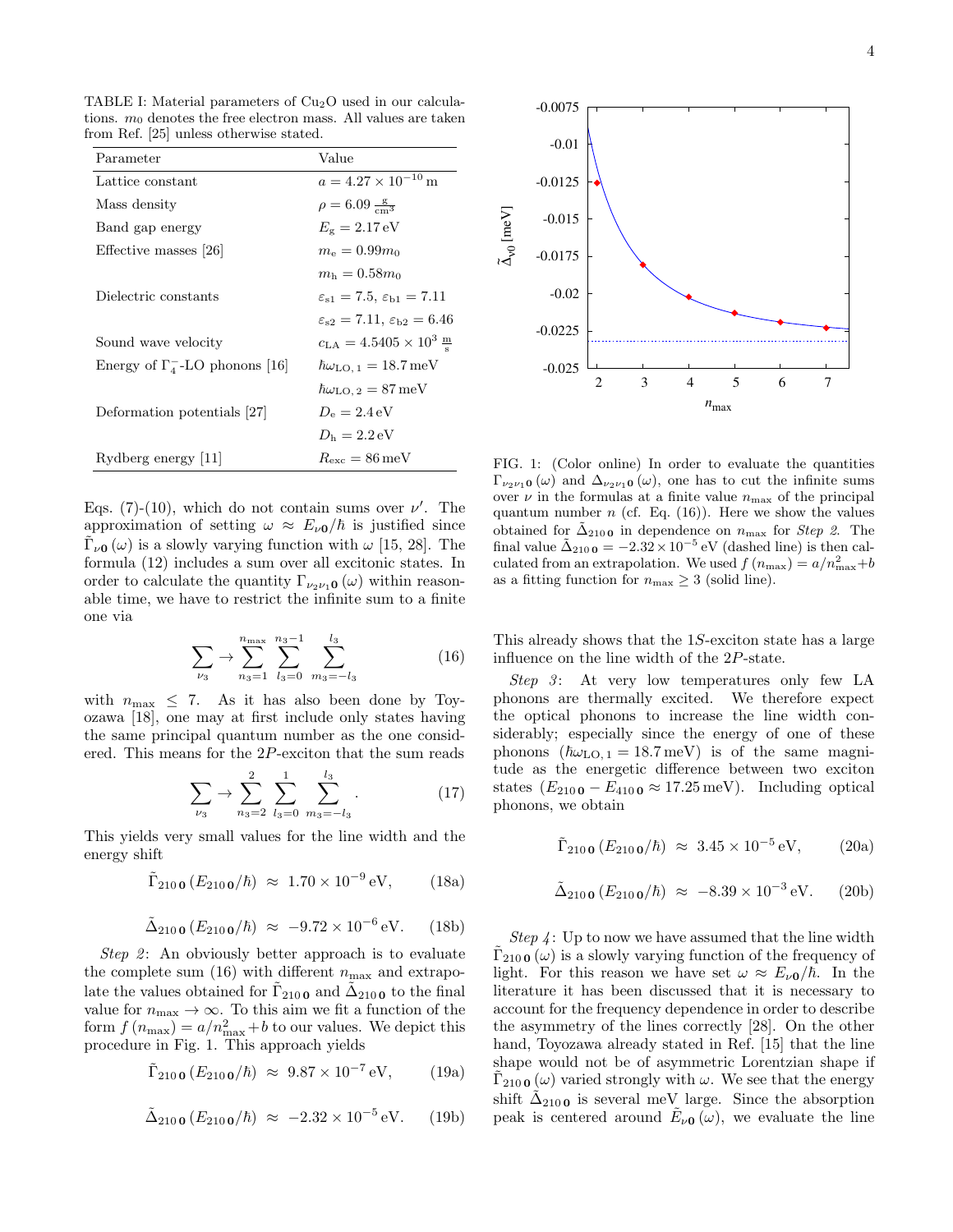parameters within the range  $\omega_{\min} \leq \omega \leq \omega_{\max}$  with

$$
\hbar\omega_{\rm min} = E_{210\,\mathbf{0}} - 2 \left| \tilde{\Delta}_{210\,\mathbf{0}} \left( E_{210\,\mathbf{0}} / \hbar \right) \right| \tag{21}
$$

and

$$
\hbar\omega_{\text{max}} = E_{210\,\text{O}}\tag{22}
$$

to determine their frequency dependence. It is found that  $\tilde{\Gamma}_{210 \text{ o}}(\omega)$  increases slowly with  $\omega$  while  $\tilde{\Delta}_{210 \text{ o}}(\omega)$ decreases strongly :

$$
\tilde{\Gamma}_{210\,\mathbf{0}}\left(\omega_{\rm min}\right) \approx 3.30 \times 10^{-5}\,\mathrm{eV},\tag{23a}
$$

$$
\tilde{\Gamma}_{210\,\mathbf{0}}\left(\omega_{\text{max}}\right) \approx 3.45 \times 10^{-5} \,\text{eV},\tag{23b}
$$

$$
\tilde{\Delta}_{210\,\text{O}}\left(\omega_{\text{min}}\right) \approx -6.97 \times 10^{-3}\,\text{eV},\qquad(23c)
$$

$$
\tilde{\Delta}_{210\,\text{O}}\left(\omega_{\text{max}}\right) \approx -8.39 \times 10^{-3}\,\text{eV}.\tag{23d}
$$

The effect on the line width may be more important in external fields, which would mix different excitonic states [18, 31].

Step 5: An important effect concerns the 1S-exciton of the yellow series of  $Cu<sub>2</sub>O$ . The mean distance between electron and hole is so small that this exciton can hardly be treated as a Wannier exciton. The corrections that have to be made due to this small distance are known as the central-cell corrections. They lead to a higher mass of the 1S-exciton of  $M \approx 3m_0$  and to a smaller excitonic Bohr radius of  $\tilde{a}_{\rm exc} \approx 0.53 \,\text{nm}$  [16]. These corrections are now included in the excitonic wave function  $\psi_{100}$  and in the excitonic energies

$$
E_{100\ K} = E_{\rm gap} - \frac{\tilde{R}_{\rm exc}}{n^2} + \frac{\hbar^2 K^2}{2\tilde{M}}.
$$
 (24)

The binding energy  $\tilde{R}_{\rm exc} \approx 153 \,\text{meV}$  of the 1S-exciton differs much from the excitonic Rydberg constant of the rest of the yellow exciton series. The central-cell corrections have a significant influence on the line width and increase it by a factor of about 17 to

$$
\tilde{\Gamma}_{210\,\mathbf{0}}\left(\omega_{\rm min}\right) \approx 6.12 \times 10^{-4}\,\mathrm{eV},\tag{25a}
$$

$$
\tilde{\Gamma}_{210\,\mathbf{0}}\left(\omega_{\text{max}}\right) \approx 5.53 \times 10^{-4}\,\text{eV},\tag{25b}
$$

$$
\tilde{\Delta}_{210\,\mathbf{0}}\left(\omega_{\rm min}\right) \approx -6.98 \times 10^{-3}\,\mathrm{eV},\qquad(25c)
$$

$$
\tilde{\Delta}_{210\,\mathbf{0}}\left(\omega_{\text{max}}\right) \approx -8.18 \times 10^{-3}\,\text{eV}.\tag{25d}
$$

Step 6: We now investigate the influence of intraband scattering. Therefore, we also consider the sums of the form  $\sum_{\nu'\neq\nu}$  in Eqs. (7)-(10), where we also cut these sums at the same value of  $n_{\text{max}}$ . In contrast to the expectation of Toyozawa [15], the effect of this type of scattering on the line width is quite small. We obtain

$$
\tilde{\Gamma}_{210\,\mathbf{0}}\left(\omega_{\mathrm{min}}\right) \approx 4.04 \times 10^{-4}\,\mathrm{eV},\tag{26a}
$$

$$
\tilde{\Gamma}_{210\,\mathbf{0}}\left(\omega_{\text{max}}\right) \approx 4.94 \times 10^{-4} \,\text{eV},\tag{26b}
$$

$$
\tilde{\Delta}_{210\,\text{O}}\left(\omega_{\text{min}}\right) \approx -7.14 \times 10^{-3}\,\text{eV},\qquad(26c)
$$

$$
\tilde{\Delta}_{210\,\mathbf{0}}\left(\omega_{\text{max}}\right) \approx -8.57 \times 10^{-3}\,\text{eV}.\tag{26d}
$$

Nevertheless, the asymmetry of the lines can be explained only by intraband scattering. The value of

$$
\tilde{A}_{210} (\omega_{\rm min}) \approx -3.67 \times 10^{-2},
$$
\n(26e)

$$
\tilde{A}_{210} (\omega_{\text{max}}) \approx -3.69 \times 10^{-2},
$$
\n(26f)

is, however, very small in comparison with the large asymmetry of the lines observed in [10]. We will discuss this discrepancy in Sec. III B.

Step  $\gamma$ : In the literature a large asymmetry has also been assigned to a coupling of the bound exciton states to the continuum states [28, 32–34], whose energies are given by

$$
E_{\mathbf{k}\mathbf{K}} = E_{\text{gap}} + \frac{\hbar^2 \mathbf{k}^2}{2\mu} + \frac{\hbar^2 \mathbf{K}^2}{2M} \tag{27}
$$

in analogy to the hydrogen atom. However, an effect of the continuum states can be excluded via a simple calculation: For the average occupation of the phonon modes one obtains  $n_{\text{LO}, 1} (q, T) = 0$  for  $T \lesssim 25 \,\text{K}$  and  $n_{\text{LO}, 2}$  (q, T) = 0 for  $T \lesssim 100 \,\text{K}$ , i.e., only scattering processes with the emission of phonons can take place at  $T = 1.2$  K. Furthermore, the emission process can only take place if the arguments of the  $\delta$ -functions in Eqs. (12) and (13) are positive. This means for acoustic phonons

$$
\frac{\hbar^2 k^2}{2\mu} < \frac{1}{2} M c_{\text{LA}}^2 - \frac{R_{\text{exc}}}{n^2} \tag{28a}
$$

and for optical phonons

$$
\frac{\hbar^2 \mathbf{k}^2}{2\mu} < -\hbar \omega_{\text{LO}} - \frac{R_{\text{exc}}}{n^2}.\tag{28b}
$$

Therefore, only LA phonons play a role and only for the line shapes of excitons with  $n > 32$ . A contribution of the continuum states is therefore impossible.

The final results including all of the corrections discussed above are listed in Table II. We also list the experimental line widths, which have been obtained by fitting Lorentzians or Elliotts formula to the experimental absorption spectrum (cf. Fig. 2). It can be seen that we obtain the correct behavior of the line parameters with increasing principal quantum number: The line widths decrease with increasing quantum number.

In Fig. 2 we compare the predicted line shapes with the measured ones. It is obvious that our calculation cannot reproduce quantitatively the large asymmetry. However, the line widths differ only by a factor of ∼ 3.5 or even ∼ 1.3, which means that they are of the same order of magnitude. The observable difference in the position of the lines can be explained on the one hand by small inaccuracies of the material constants used, on the other hand in terms of the complex valence band structure of  $Cu<sub>2</sub>O$ . These facts and further possible reasons for deviations from the experimental spectrum will be discussed in Sec. III B.

A quantitative comparison of the calculated line widths with the results of previous works is not possible. In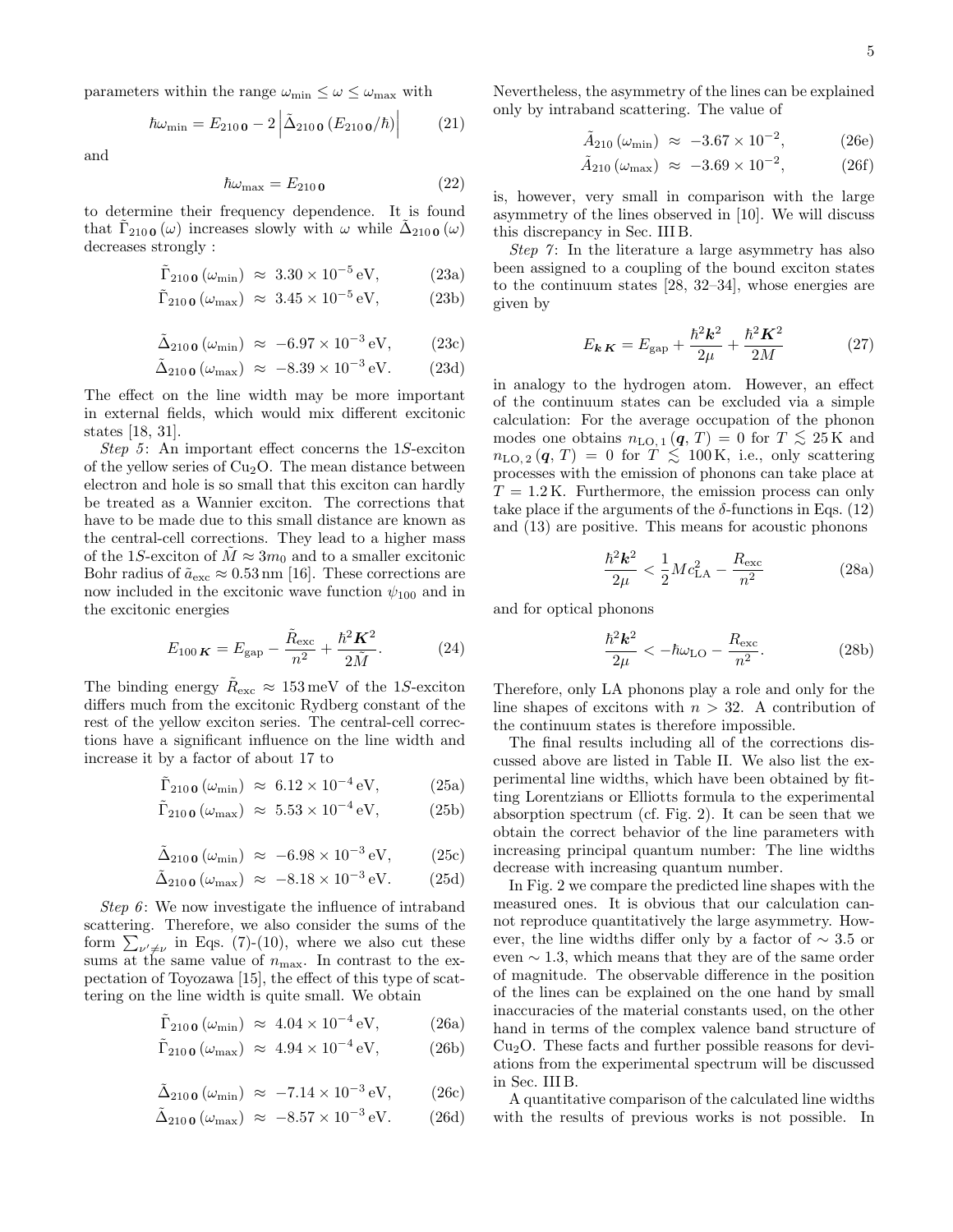1 (a)  $n=2$  *n*=3 *n*  $n=4$  0.5  $\alpha$  [arb. units] α [arb. units] 0 1 (b) 0.5 0 2.14 2.145 2.15 2.15 2.16 *-h*ω [eV]

FIG. 2: (Color online) Comparison of (a) the experimental spectrum [10] with (b) the calculated line shapes using Eq. (6) and the values listed in Table II. Since we do not know the proportionality constant  $c$  in Eq. (11), we chose arbitrary values for the amplitudes  $\bar{F}_\nu(\omega)$ . We shifted the experimental values by an amount of −6 meV for a better comparison. The experimental values have been fitted by Lorentzians to obtain the experimental line widths (red dashed line).

TABLE II: The final values for the line widths  $\Gamma_{\nu 0}$ , the energy shifts  $\Delta_{\nu 0}$  including all of the corrections discussed in Sec. III A. The values are given at  $\hbar\omega = E_{n10}$  o –  $\Delta_{n10}$  ( $E_{n10}$ ,  $\phi/\hbar$ ) (cf. *Step 4* of Sec. III A). In the last column the experimental line widths are listed [10].

| $\nu$ |       |          | $\tilde{\Gamma}_{\nu 0}$ [meV] $\tilde{\Delta}_{\nu 0}$ [meV] $\tilde{\Gamma}_{\nu 0}$ (exp) [meV] |
|-------|-------|----------|----------------------------------------------------------------------------------------------------|
| 210   | 0.453 | $-7.737$ | 1.581                                                                                              |
| 310   | 0.201 | $-7.574$ | 0.511                                                                                              |
| 410   | 0.144 | $-6.551$ | 0.237                                                                                              |
| 510   | 0.108 | $-6.560$ | 0.142                                                                                              |

Ref. [18] it is reported that the calculated line width of the 2P-exciton is several times smaller than the experimentally observed one but no value is given. In Ref. [21] the calculated line widths are several times larger than the experimental ones indicating the inappropriateness of the many approximations in that publication.

#### B. Further discussion

In the above calculation we made some assumptions, which are discussed in the following. We also discuss possible causes for a further broadening of the lines, which may be difficult to be considered in theory.

We have assumed that the dispersion of LA phonons is linear according to  $\omega_{\text{LA}} = c_{\text{LA}}q$  and that the dispersion of LO phonons is constant. If we perform the  $q$ -integration according to Eq. (A.1b) only up to a value of  $q_{\text{max}} < q_{\text{D}}$ ,

our results do not change for  $\frac{1}{2}q_{\text{D}} < q_{\text{max}} < q_{\text{D}}$ , i.e., we can always set the upper boundary of the integral to  $\frac{1}{2}q_D$ . Since the assumption of the LA dispersion relation to be linear in q holds for  $q < \frac{1}{2}q_D$  [35–38], its usage is retroactively justified. Furthermore, the change of the energy of the LO phonons within this limit is very small [39].

We have treated  $l$  and  $m$  as good quantum numbers in the above calculations. This is in general not the case due to the cubic symmetry of the crystal. Nevertheless, since  $O_h$  is the point group with the highest symmetry, it may be justified to treat l approximatively as a good quantum number [11, 13]. However, one would still have to calculate the correct linear combinations of states with different  $m$  quantum number, which then transform according to the irreducible representations of the cubic group  $O<sub>h</sub>$  [13]. This has not been done since we expect no effect from this rearrangement of states.

The asymmetry of the lines calculated in Step 6 are considerably smaller than the experimental values. The large asymmetries can be explained in terms of Fano resonances and phonon replicas. Phonon replicas describe, in particular for luminescence, the scattering of a polariton from the exciton-like branch of its dispersion relation to the photon-like branch with the simultaneous emission of LO phonons, or more simply the decay of an exciton with the emission of one photon and LO phonons. In luminescence spectra the line shape then shows a squareroot-like energy dependence due to the exciton density of states. While LO-phonon replicas appear on the lowenergy side in luminescence spectra, they can also appear on the high-energy side in absorption spectra [40]. In the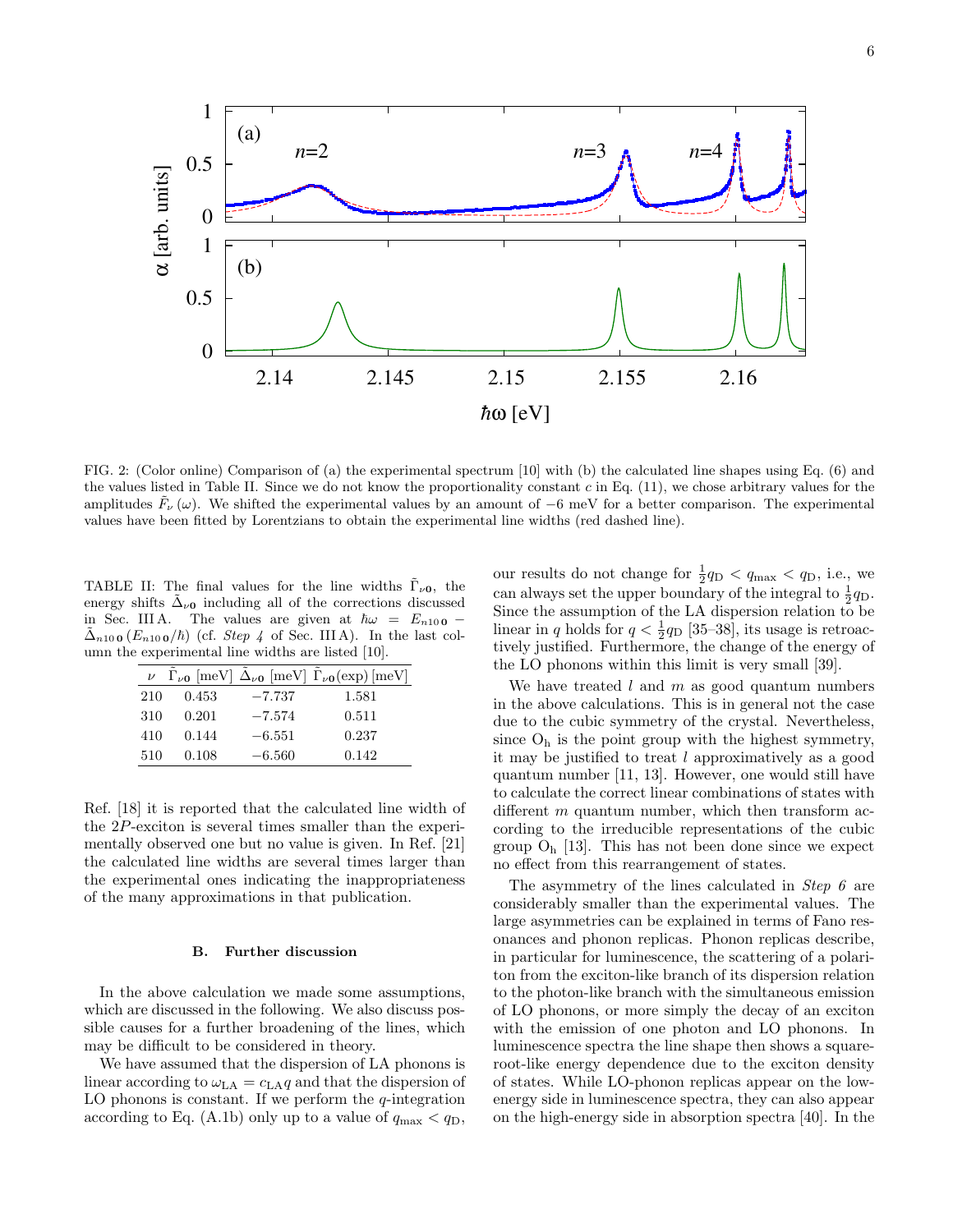case of Cu<sub>2</sub>O the  $\Gamma_3^-$  LO phonon assists the 1S exciton formation and causes the square-root-like frequency dependence of the absorption coefficient, on which then absorption of the other exciton resonances is superimposed (see, e.g., Refs.  $[21, 41, 42]$ ). Since the transition amplitudes interfere destructively or constructively on the lower or higher energy side of the resonance with the continuum of the  $\Gamma_3^-$  LO phonon, one obtains asymmetric line shapes of the exciton resonances in accordance with the theory of Fano resonances [43]. Since the formulas of Sec. II do not account for the phononic background, we could not determine correct asymmetries of the lines. Note that the phononic background has been subtracted from the results of Ref. [10]; an absorption spectrum including it can be found, e.g., in Ref. [44]. For further information on this topic, see also Refs. [40, 45] and further references therein.

The Rydberg energies  $R_{\text{exc}}$  of excitonic spectra are generally obtained from fits to experimental results. Therefore, the value of  $R_{\text{exc}}$  for the yellow series of  $Cu<sub>2</sub>O$ varies between 86 meV [11] and 97.2 meV [46] in the literature. The same argument holds for the band gap energy  $E_{\text{gap}}$ . One reason for the deviations in the line positions in Fig. 2 is thus the uncertainity in these constants.

We have also assumed that the simple band model holds. Indeed, the results in [10] show that this approximation is reasonable; but one could also include the complete valence band structure in the theory [13, 17]. This makes an investigation of line widths almost impossible since the energies  $E_{\nu K}$  have to be determined first of all, and a separation of relative motion and the motion of the center of mass is not possible [47, 48]. The calculations in Ref. [47] on the line widths of the 1S-exciton states of different semiconductors already show the main problems if one would have to extend the theory to principal quantum numbers of  $n \geq 2$ . On the other hand, an inclusion of the complete valence band structure results in a coupling of the yellow and green exciton series, especially to the green 1S-exciton state [17]. Since we found out that the yellow 1S-exciton state has a significant influence on the line width of the 2P-exciton state, we expect that the coupling to the green 1S-exciton state will lead to a further broadening of this line. The coupling to the (energetically higher located) green series may also be a reason for the large degree of asymmetry of the lines.

The complex valence band structure is sometimes treated in a simple approach in terms of quantum defects [10, 11]. However, the results of Ref. [11] show that this approach works well only at high quantum numbers  $(n \geq 7)$ . Therefore, we did not consider quantum defects in our calculations.

The complex valence band structure also facilitates a coupling of excitons to TA phonons [22, 47, 49]. However, the effect of TA phonons is reported to be half as large as the effect of LA phonons [35, 50], which is already very small in our case. The coupling to TA phonons may be more important if external strains are applied to the crystal [51].

Impurities, especially point defects, in the crystal can lead to a broadening of exciton line widths [52]. The effect of an increase in the defect concentration has, according to Toyozawa [18], the same effect as a raising of the temperature. However, it has been discussed in the literature that a large concentration of impurities will lead to a more Gaussian or Voigt line shape [47, 53, 54]. This cannot be seen in the line spectrum measured in Ref. [10], for which reason we have to assume that the concentration of defects is low. Certainly, one could also estimate the concentration of defects experimentally by an extrapolation of the line width to  $T \to 0$  K [55]. Furthermore, the effect of a movement of defects being caused by phonons is said to be negligible [47].

The Fröhlich coupling constant is defined as [22]

$$
\alpha^{\text{F}} = \frac{e^2}{8\pi\varepsilon_0\hbar\omega_{\text{LO}}} \left(\frac{2M\omega_{\text{LO}}}{\hbar}\right)^{\frac{1}{2}} \left(\frac{1}{\varepsilon_{\text{b}}} - \frac{1}{\varepsilon_s}\right) (29)
$$

For Cu<sub>2</sub>O we obtain  $\alpha_1^{\text{F}} \approx 0.24$  and  $\alpha_2^{\text{F}} \approx 0.20$ . Since these values are clearly smaller than 1, we can neglect polaron corrections to the energy and the mass of the excitons [22, 31].

In the unit cell of  $Cu<sub>2</sub>O$  there are always four copper atoms arranged in tetragonal symmetry [56], but only in every second tetragon an oxygen atom is located at its center. Since the oxygen atoms are very small, there is a chance that there are sometimes more than two oxygen atom in one unit cell. The excess atoms will then occupy the free positions in the lattice and act as acceptors. This results in small charges and in small internal electric fields, which will influence the exciton and lead to a line broadening. However, it is hard to account for these fields in theory.

The coupling between excitons and phonons is linear, i.e., there is always only one phonon being involved in a scattering process. In the literature, multi-phonon processes are said to be important in connection with piezoelectric coupling [28]. Sometimes, they are even said to be negligible [53]. Since piezoelectric coupling is symmetry-forbidden in  $Cu<sub>2</sub>O$ , we do not consider multiphonon processes.

In general, there are no excitons in crystals but polaritons due to the coupling to light [8]. In other materials than  $Cu<sub>2</sub>O$  the excitonic 1S-ground state is often dipole allowed. The resulting large polariton coupling mainly changes the contribution of LA phonons to the line widths but the contribution of the LO phonons only weakly (see Ref. [31] and further references therein). Since the LA-phononic contribution is small for  $Cu<sub>2</sub>O$ , we expect that the polariton effect will not change our results significantly, so that it can even be neglected [35].

We have shown that the central-cell corrections have a major influence on the line width of the 2P-exciton state. Besides the central-cell corrections, which lead to an increase in the mass of the 1S-exciton, there exists also a K-dependent exchange interaction, which results in a K-dependent effective mass  $M(K)$  of this exciton [57].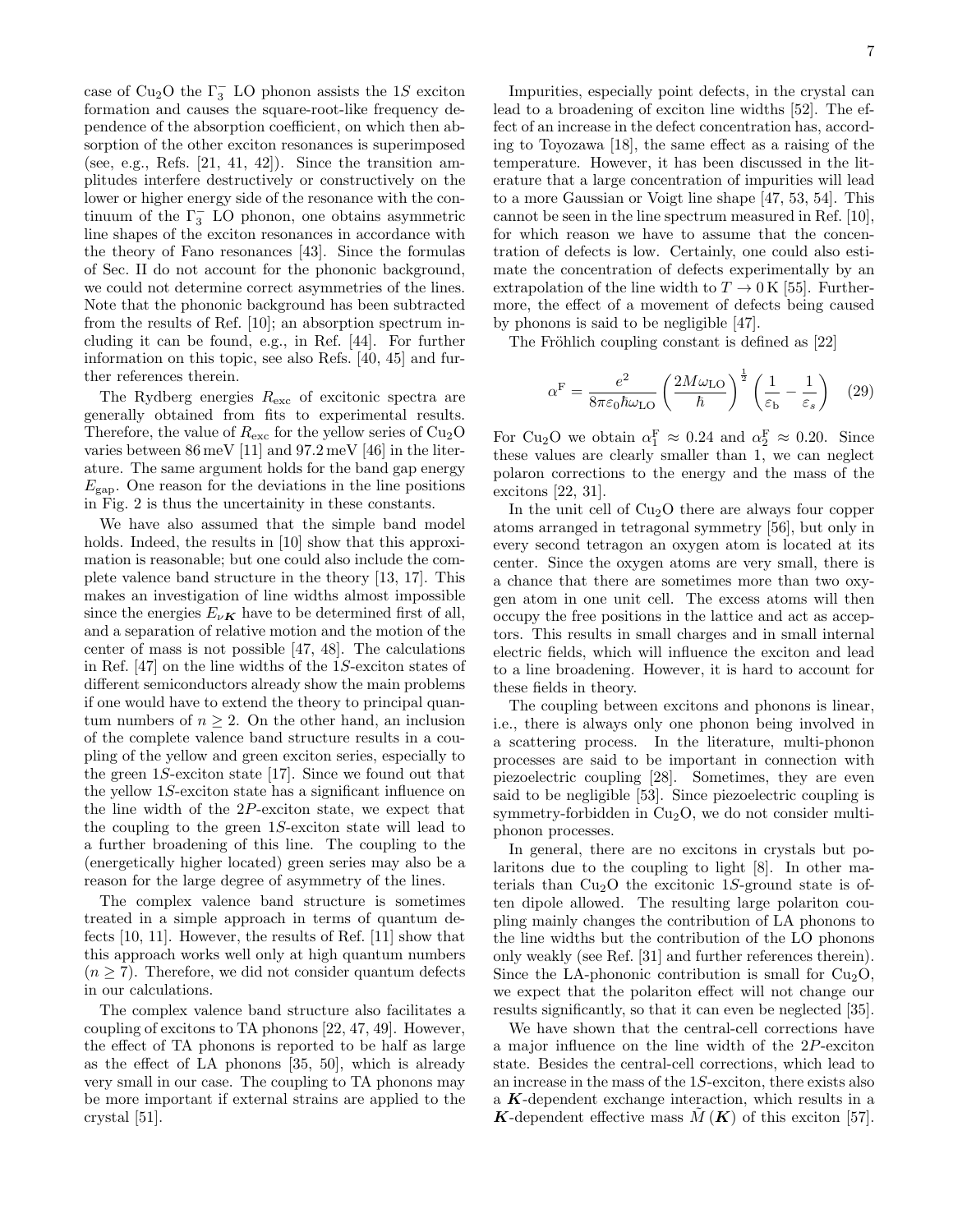We expect the influence of the  $K$ -dependency of the mass  $M$  to be small for the following reason: We have proven that the effect of interband coupling on the line width is unimportant. For this reason the main contribution to the line widths comes from the region with  $K \approx 0$  and it is sufficient to take the value  $M(\mathbf{0})$  (cf. the illustrations of intraband and interband scattering in Ref. [8]).

## IV. SUMMARY AND OUTLOOK

We have calculated the main parameters describing the shape of the excitonic absorption lines for the yellow exciton series of  $Cu<sub>2</sub>O$  and compared our results to the experimentally observed lines of Ref. [10]. Especially the calculated line width for yellow 2P-exciton lies within the same order of magnitude as the experimental one and differs only by a factor of  $\sim$  3.5, which is a significant improvement on the result of Ref. [15]. Furthermore, we have discussed possible reasons for the large broadening and the large asymmetry of the lines. Of course, some of these special properties of  $Cu<sub>2</sub>O$  could eventually be included in theory, but only with huge effort.

Recently, it has been shown that the yellow excitonic line spectrum of  $Cu<sub>2</sub>O$  in an external magnetic field shows GUE statistics [12]. This line statistics has been explained in terms of the exciton-phonon coupling in the crystal. Therefore, it will be worthwhile to extend our calculations by including a magnetic field in order to prove the GUE statistics theoretically.

## Acknowledgments

We thank Ch. Uihlein and D. Fröhlich for helpful discussions.

## Appendix: Evaluation of  $\Gamma_{\nu_2\nu_1 0}(\omega)$  and  $\Delta_{\nu_2\nu_1 0}(\omega)$

We now present the evaluation of Eqs. (12) and (13) as well as their application to  $Cu<sub>2</sub>O$ .

Due to periodic boundary conditions, the values of the phononic wave vector  $q$  are generally discrete [22]. If we apply the continuum approximation, in which the number of atoms  $N$  of the solid goes to infinity and the lattice constant  $a_{\text{lat}}$  between the atoms goes to zero while the ratio  $Na<sub>lat</sub><sup>3</sup> = V$  is kept constant, we can treat  $q$  as a continuous quantity and replace the corresponding sums by integrals:

$$
\sum_{\mathbf{q}} \rightarrow \frac{V}{(2\pi)^3} \int \mathrm{d}\mathbf{q}
$$
 (A.1a)

with

$$
\int d\mathbf{q} = \int_0^{q_D} dq \, q^2 \int_0^{\pi} dq \, \phi \, \sin q \, \phi \int_0^{2\pi} dq \, \phi. \tag{A.1b}
$$

The upper boundary  $q_D$  of the q-integral is given by the boundary of the first Brillouin zone (BZ) and can be calculated from the Debye model [22]. In order to evaluate the integral over  $q$ , the dependence of the effective charges on the angles  $q_{\vartheta}$  and  $q_{\varphi}$  has to be determined. To this end we substitute the variable  $r$  in the integrals of Eqs. (5a) and (5b) by  $u = A^{T}r$  with a rotation matrix A, for which  $A^T q = q \hat{e}_z$  holds. By  $\hat{e}_z$  we denote the unit vector in z-direction. If we denote by  $\mathbf{R}_{\hat{\mathbf{n}}\varphi}$  the rotation matrix describing the rotation about an axis  $\hat{n}$ by an angle  $\varphi$ , we can express **A** as

$$
\mathbf{A} = \mathbf{R}_{\hat{\mathbf{e}}_z(-q_\alpha)} \mathbf{R}_{\hat{\mathbf{e}}_y(-q_\vartheta)} \mathbf{R}_{\hat{\mathbf{e}}_z(-q_\varphi)} \tag{A.2}
$$

with an arbitrary angle  $q_{\alpha}$ . The hydrogen-like wave functions  $\psi_{\nu}$  of the exciton read

$$
\psi_{\nu}(\mathbf{r}) = R_{nl}(r) Y_{lm}(\vartheta, \varphi) \tag{A.3}
$$

with the spherical harmonics  $Y_{lm}(\vartheta, \varphi)$ . For the radial part  $R_{nl}(r)$  we take the well-known functions of the hydrogen atom [58], but replace the Bohr radius  $a_0$  by the excitonic Bohr radius  $a_{\text{exc}}$ , which is given by [22]

$$
a_{\rm exc} = a_0 \frac{\text{Ry}}{\varepsilon_{\rm s1} R_{\rm exc}} \approx 1.116 \,\text{nm},\tag{A.4}
$$

with the Rydberg energy Ry and the dielectric constant  $\varepsilon_{s1}$ , which is given together with all other material parameters of  $Cu<sub>2</sub>O$  in Table I.

After the substitution, we make use of the special properties of the spherical harmonics under rotations [59]:

$$
\psi_{\nu}(\mathbf{A}\mathbf{u}) = e^{-\frac{i}{\hbar}q_{\alpha}\hat{\mathbf{e}}_{z}\mathbf{L}}e^{-\frac{i}{\hbar}q_{\vartheta}\hat{\mathbf{e}}_{y}\mathbf{L}}e^{-\frac{i}{\hbar}q_{\varphi}\hat{\mathbf{e}}_{z}\mathbf{L}}\psi_{\nu}(\mathbf{u})
$$
  
\n
$$
= \mathcal{D}(q_{\alpha}, q_{\vartheta}, q_{\varphi})\psi_{\nu}(\mathbf{u})
$$
  
\n
$$
= R_{nl}(u)\sum_{m'=-l}^{l} Y_{lm'}(u_{\vartheta}, u_{\varphi})
$$
  
\n
$$
\times D_{m'm}^{l}(q_{\alpha}, q_{\vartheta}, q_{\varphi}) (\mathbf{A}.\mathbf{5})
$$

The complex factors  $D_{m'm}^l (q_\alpha, q_\vartheta, q_\varphi)$  are the matrix elements of the operator  $\mathcal{D}(q_{\alpha}, q_{\vartheta}, q_{\varphi})$  corresponding to the spherical harmonics, i.e.,

$$
D_{m'm}^{l} (q_{\alpha}, q_{\vartheta}, q_{\varphi}) = \langle lm' | \mathcal{D} (q_{\alpha}, q_{\vartheta}, q_{\varphi}) | lm \rangle. \quad (A.6)
$$

Since the final expressions do not depend on  $q_{\alpha}$ , it is possible to include an additional integral  $\frac{1}{2\pi} \int dq_{\alpha}$ . Making use of the properties of the matrices  $D_{m'm}^l$  [8], we can easily evaluate the integrals over  $q_{\theta}$  and  $q_{\varphi}$ . The arising matrix elements of the form

$$
\langle n l m | e^{iaz} | n' l' m \rangle = \int d\mathbf{r} R_{nl}(r) R_{n'l'}(r) e^{iar \cos \vartheta}
$$

$$
\times Y_{lm}^*(\vartheta, \varphi) Y_{l'm}(\vartheta, \varphi) \qquad (A.7)
$$

are calculated using Mathematica.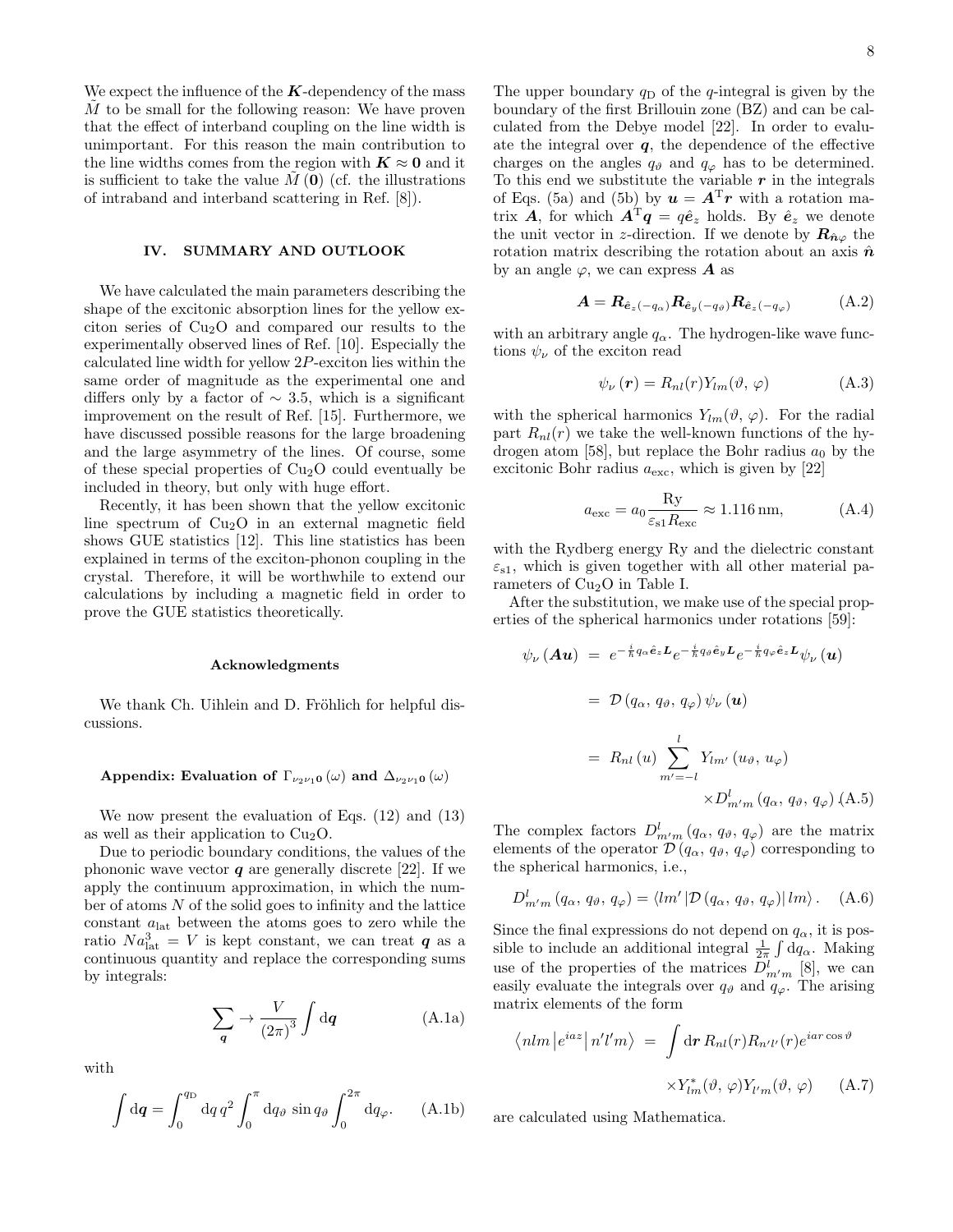The evaluation of the integral over  $q$  is straightforward. At first, we interchange the integral over  $q$  with the integral belonging to the principal value in Eq. (13). Then we treat the arguments of the delta functions in Eqs. (12) and  $(13)$  as functions of q and use the relation

$$
\delta\left(f\left(q\right)\right) = \sum_{i} \left| \frac{\partial f}{\partial q} \right|_{q=q_i} \Big|^{-1} \delta\left(q - q_i\right), \tag{A.8}
$$

where the sum is over all roots  $q_i$  of  $f(q)$ .

The final task is the evaluation of the integral with the pricipal value in  $\Delta_{\nu\nu}$ <sup>0</sup> (ω). This will be done numerically using Hartree units. One can read from the delta functions obtained by using Eq. (A.8) for which energies E there will be a contribution to the integral. According to the values of the material parameters of  $Cu<sub>2</sub>O$  the maximum and minimum value of  $E$  are given by

$$
E_{\text{max}} = R_{\text{exc}} + \hbar\omega_{\text{LO},\,\text{max}} > 0,\tag{A.9a}
$$

$$
E_{\min} = -E_{\max} - \frac{\hbar^2 q_{\max}^2}{2M} < 0,\qquad \text{(A.9b)}
$$

- [1] J. Frenkel, Phys. Rev. **37**, 17 (1931).
- [2] J. Frenkel, Phys. Rev. **37**, 1276 (1931).
- [3] J. Frenkel, Phys. Z. Sowjetunion 9, 533 (1936).
- [4] R. Peierls, Annalen der Physik 405, 905 (1932).
- [5] G. Wannier, Phys. Rev. **52**, 191 (1937).
- [6] E. Gross and I. Karryjew, Dokl. Akad. Nauk. SSSR 84, 471 (1952).
- [7] R. Elliott, in Polarons and Excitons, edited by C. Kuper and G. Whitefield (Oliver and Boyd, Edinburgh, 1963), pp. 269–293.
- [8] R. Knox, Theory of excitons, vol. 5 of Solid State Physics Supplement (Academic, New York, 1963).
- [9] R. Knox and D. Dexter, Excitons (Wiley, New York, 1981).
- [10] T. Kazimierczuk, D. Fröhlich, S. Scheel, H. Stolz, and M. Bayer, Nature 514, 343 (2014).
- [11] F. Schöne, S.-O. Krüger, P. Grünwald, M. Aßmann, J. Heckötter, J. Thewes, D. Fröhlich, M. Bayer, H. Stolz, and S. Scheel, arXiv:1511.05458 (2015).
- [12] M. Aßmann, J. Thewes, D. Fröhlich, and M. Bayer (to be published).
- [13] J. Thewes, J. Heckötter, T. Kazimierczuk, M. Aßmann, D. Fröhlich, M. Bayer, M. A. Semina, and M. M. Glazov, Phys. Rev. Lett. 115, 027402 (2015).
- [14] M. Feldmaier, J. Main, F. Schweiner, H. Cartarius, and G. Wunner (to be published).
- [15] Y. Toyozawa, J. Phys. Chem. Solids 25, 59 (1964).
- [16] G. M. Kavoulakis, Y.-C. Chang, and G. Baym, Phys. Rev. B 55, 7593 (1997).
- [17] C. Uihlein, D. Fröhlich, and R. Kenklies, Phys. Rev. B 23, 2731 (1981).
- [18] Y. Toyozawa, Prog. Theor. Phys. **20**, 53 (1958).
- [19] Y. Toyozawa, Suppl. Prog. Theor. Phys. **12**, 111 (1959).
- [20] Y. Toyozawa, Prog. Theor. Phys. 27, 89 (1962).
- [21] K. Shindo, T. Goto, and T. Anzai, J. Phys. Soc. Jpn. 36,

where  $\hbar\omega_{\text{LO, max}}$  denotes the energy of the LO-phonon mode with highest energy. Since  $|E_{\text{min}}| > E_{\text{max}}$  holds, we can replace the upper value of the integral by  $-E_{\text{min}}$ and rewrite the principal value integral as an improper integral

$$
\mathcal{P}\int_{E_{\min}}^{-E_{\min}} \mathrm{d}E f(E) = \lim_{\epsilon \to 0} \int_{\epsilon}^{-E_{\min}} \mathrm{d}E \, \left(f(E) + f(-E)\right),\tag{A.10}
$$

which is then evaluated using Gaussian quadrature and a standard algorithm for improper integrals.

753 (1974).

- [22] U. Rössler, Solid State Theory (Springer, Berlin, 2009), 2nd ed.
- [23] J. Bardeen and W. Shockley, Phys. Rev. 80, 72 (1950).
- [24] H. Fröhlich, Advances in Physics  $3, 325$  (1954).
- [25] O. Madelung and U. Rössler, eds., *Landolt-Börnstein*, vol. 17 a to i, 22 a and b, 41 A to D of New Series, Group III (Springer, Berlin, 1982-2001).
- [26] J. Hodby, T. Jenkins, C. Schwab, H. Tamura, and D. Trivich, J. Phys. C: Solid State Phys. 9, 1429 (1976).
- [27] T. Ohyama, T. Ogawa, and H. Nakata, Phys. Rev. B 56, 3871 (1997).
- [28] J. Hopfield, J. Phys. Chem. Solids **22**, 63 (1961).
- [29] L. Zverev, M. Noskov, and M. Shur, Soviet Phys.- Solid State 2, 2357 (1961).
- [30] J. Grun and S. Nikitine, J. Phys. France 24, 355 (1963).
- [31] S. Rudin, T. L. Reinecke, and B. Segall, Phys. Rev. B 42, 11218 (1990).
- [32] S. Nikitine, J. Grun, and M. Sieskind, J. Phys. Chem. Solids 17, 292 (1961).
- [33] S. Nikitine and R. Reiss, J. Phys. Chem. Solids 16, 237 (1960).
- [34] R. Elliott, Phys. Rev. **108**, 1384 (1957).
- [35] P. Yu and Y. Shen, Phys. Rev. B 12, 1377 (1975).
- [36] K. Huang, Zeitschrift für Physik 171, 213 (1963).
- [37] C. Carabatos, phys. stat. sol. (b) 37, 773 (1970).
- [38] C. Carabatos and B. Prevot, phys. stat. sol. (b) 44, 701 (1971).
- [39] M. Beg and S. Shapiro, Phys. Rev. B 13, 1728 (1976).
- [40] C. Klingshirn, Semiconductor Optics (Springer, Berlin, 2007), 3rd ed.
- [41] A. Jolk and C. Klingshirn, phys. stat. sol. (b) 206, 841 (1998).
- [42] S. Nikitine, in *Optical Properties of Solids*, edited by S. Nudelman and S. Mitra (Springer Science and Busi-